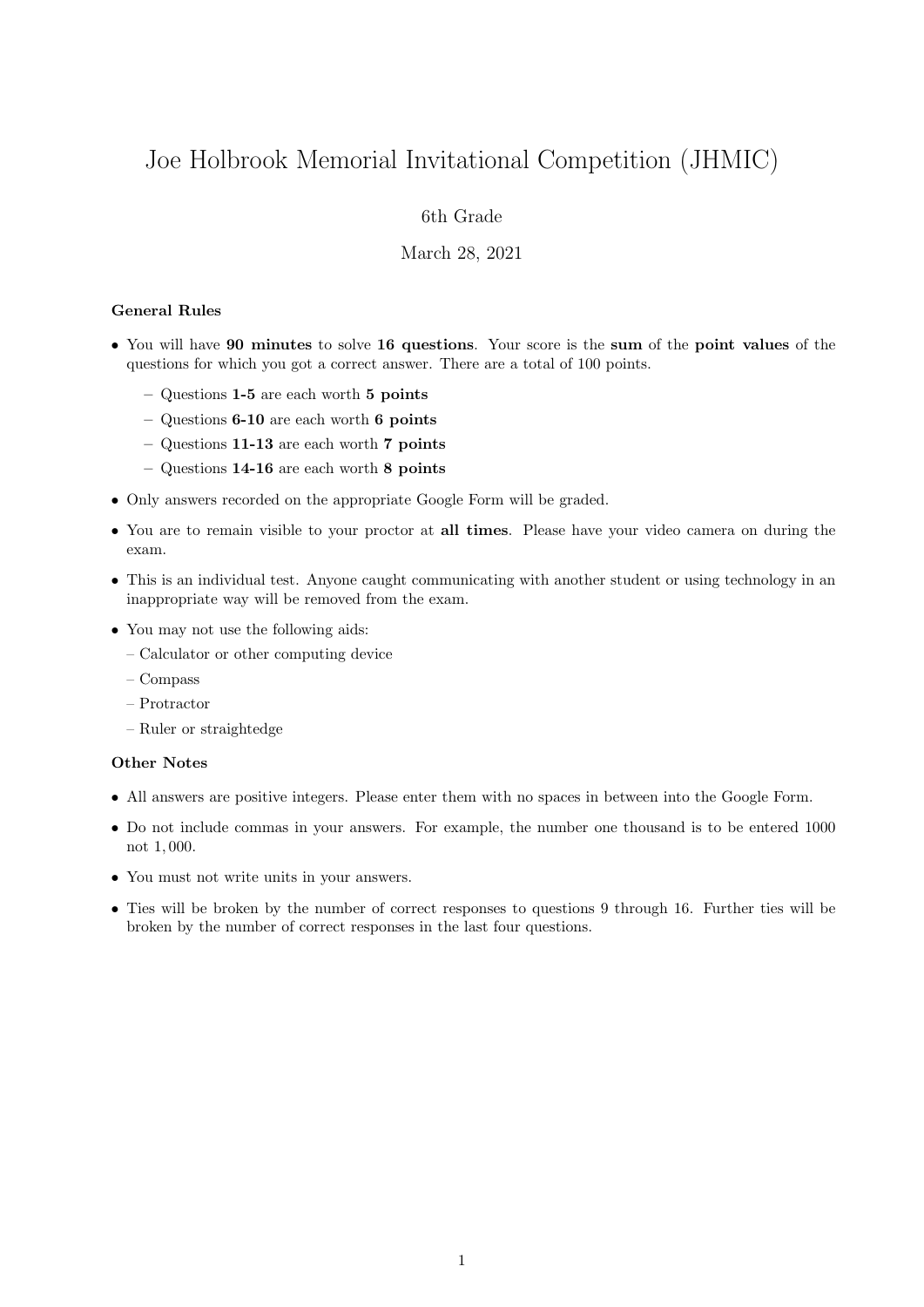- 1. [5 pts] What is  $4 + 41 \cdot 45 + 2 \cdot 41 + 2 \cdot 45$ ?
- 2. [5 pts] Help Nikhil fill in the other seven numbers in the following 3 by 3 grid with the numbers from 1-9 such that the sum of the numbers in each row is equal and the sum of the numbers in each column is equal. (Note that 3 and 9 are already filled in and each number should be used exactly once). Let a be the product of the four numbers in the corners and  $b$  be the product of the four numbers on the sides. What is  $a + b$ ?



3. [5 pts] Let  $S(k)$  be the number of ways to write k as the sum of two primes (the order of the primes do not matter). Compute the value of:

$$
S(1) + S(3) + S(5) + \cdots + S(17) + S(19)
$$

- 4. [5 pts] A random 6 letter word composed of 2 A's, 2 B's and 2 C's is written. The probability that exactly 1 pair of identical letters are adjacent to each other is  $\frac{p}{q}$  in simplest terms. What is  $p + q$ ?
- 5. [5 pts] A set of distinct positive integers has the property that exactly half aren't divisible by 6, exactly a third aren't divisible by 2, and exactly a sixth aren't divisible by 3. What is the smallest possible sum of the elements of this set?
- 6. [6 pts] Rectangle ABCD with  $AB = 4$  and  $BC = 8$  is reflected over BD. What is the area of the union of ABCD and its reflection?
- 7. [6 pts] The set of five distinct numbers  $\{a, b, c, d, e\}$  satisfy the property that the mean of the medians of the five sets  $\{a, b, c, d\}$ ,  $\{a, b, c, e\}$ ,  $\{a, b, d, e\}$ ,  $\{a, c, d, e\}$ , and  $\{b, c, d, e\}$  is equal to 1.2 times the median of the five means of these same sets. Given that the median of the original set is 51, what is the sum of its maximum and minimum element?
- 8. [6 pts] Let ABCD be a square of side length 70 and point P be inside so that the ratio of the area of  $APB$  to  $CPD$  is 3:11 and the ratio of  $BPC$  to  $DPA$  is 5:2. What is  $AP$ ?
- 9. [6 pts] Let there be a 3 by 4 grid. Define a L-shape as the union of a 1 by m strip and a n by 1 strip such that
	- (a) the two strips are perpendicular
	- (b) the two strips share one cell that is an endpoint of both strips
	- (c) both strips have a length of at least 2

How many L-shapes are there in the grid? The red shapes below illustrate some valid L-shapes, while the blue shape is not a valid L-shape.



- 10. [6 pts] In how many ways can Jim distribute 180 indistinguishable apples amongst his three friends, Al, Bob, and Chrysanthemum, such that the number of apples that each person receives is a factor of the number of apples that someone else receives? For example, a configuration that works is Al receiving 4 apples, with Bob and Chrysanthemum receiving 88 apples each.
- 11. [7 pts] Greg writes the numbers 1, 2, 3, 4, 5 onto a blackboard. He writes the expression  $(ab + c)d + e$ onto the board. He tells Nikhil to randomly substitute in the numbers into the five variables such that every number is used. The probability Nikhil's number is even can be written in the form  $\frac{x}{y}$  in simplest terms. What is  $x + y$ ?